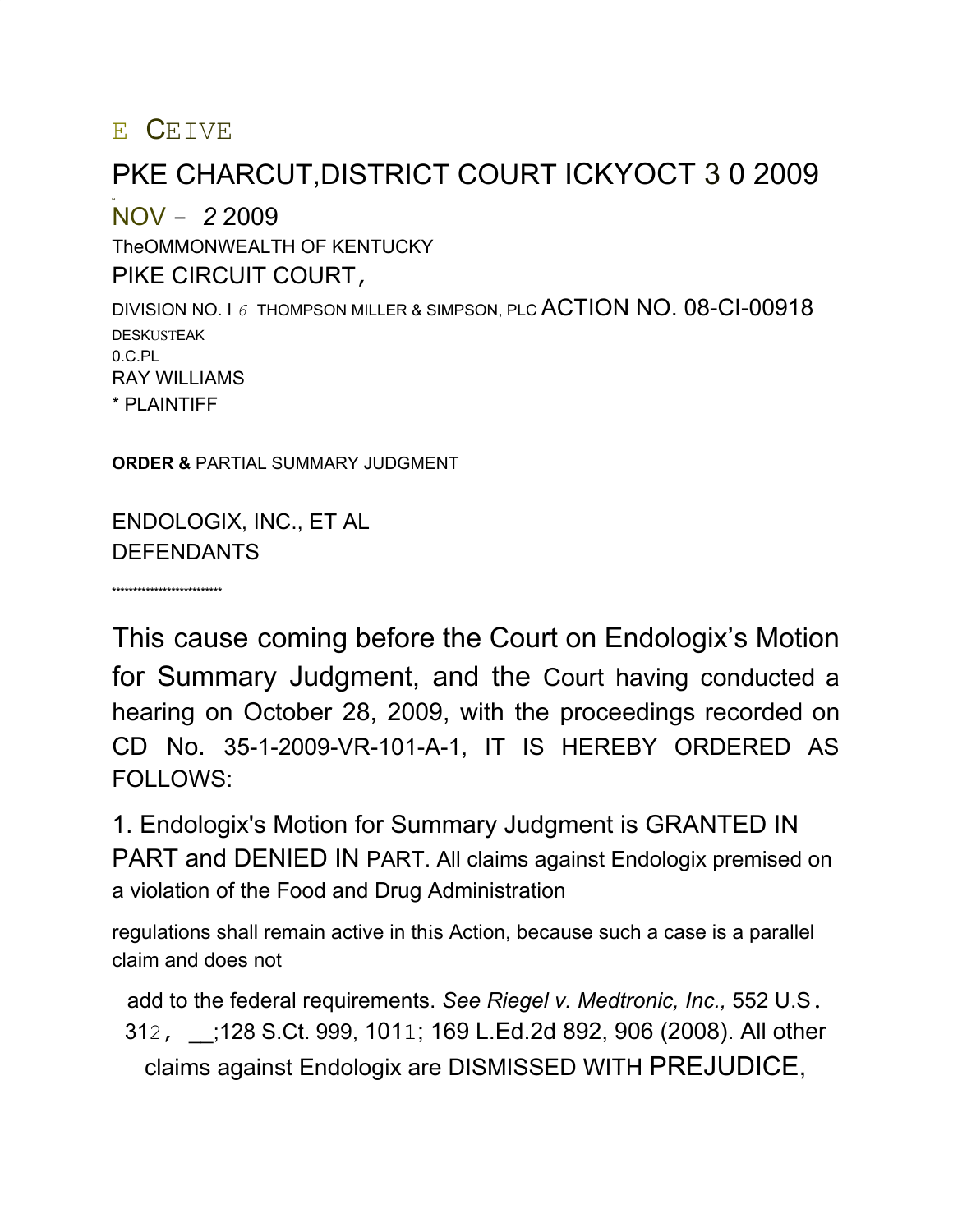### based on federal preemption under 21 U.S.C.S. Section 360k(a) and *Riegel, supra.*

2. All claims against Pikeville Medical Center and Boston Scientific Corporation shall

**Ten**

—

remain active in this Action, pending further Orders of the Court. ENTERED this 29 day of October, 2009.

*( I*X , X м HÓN. EDDY COLEMAN PIKE CIRCUIT COURT DIVISION  $NO.+$ 

#### CERTIFICATE OF **SERVICE**

This is to certify that a true and accurate copy of the foregoing Order & Partial Summary Judgment was this day mailed to:

Hon. A. David Blankenship 328 East Court Street Prestonsburg, KY 41653

> Hon. Joshua Owen P.O. Box 1439 Pikeville, KY 41502

Hon. W. Kennedy Simpson 600 West Main Street, Suite 500 Louisville, KY 40202 Hon. Holly Lankster 250 West Main Street, Suite 2300 Lexington, KY 40507

This is the

day of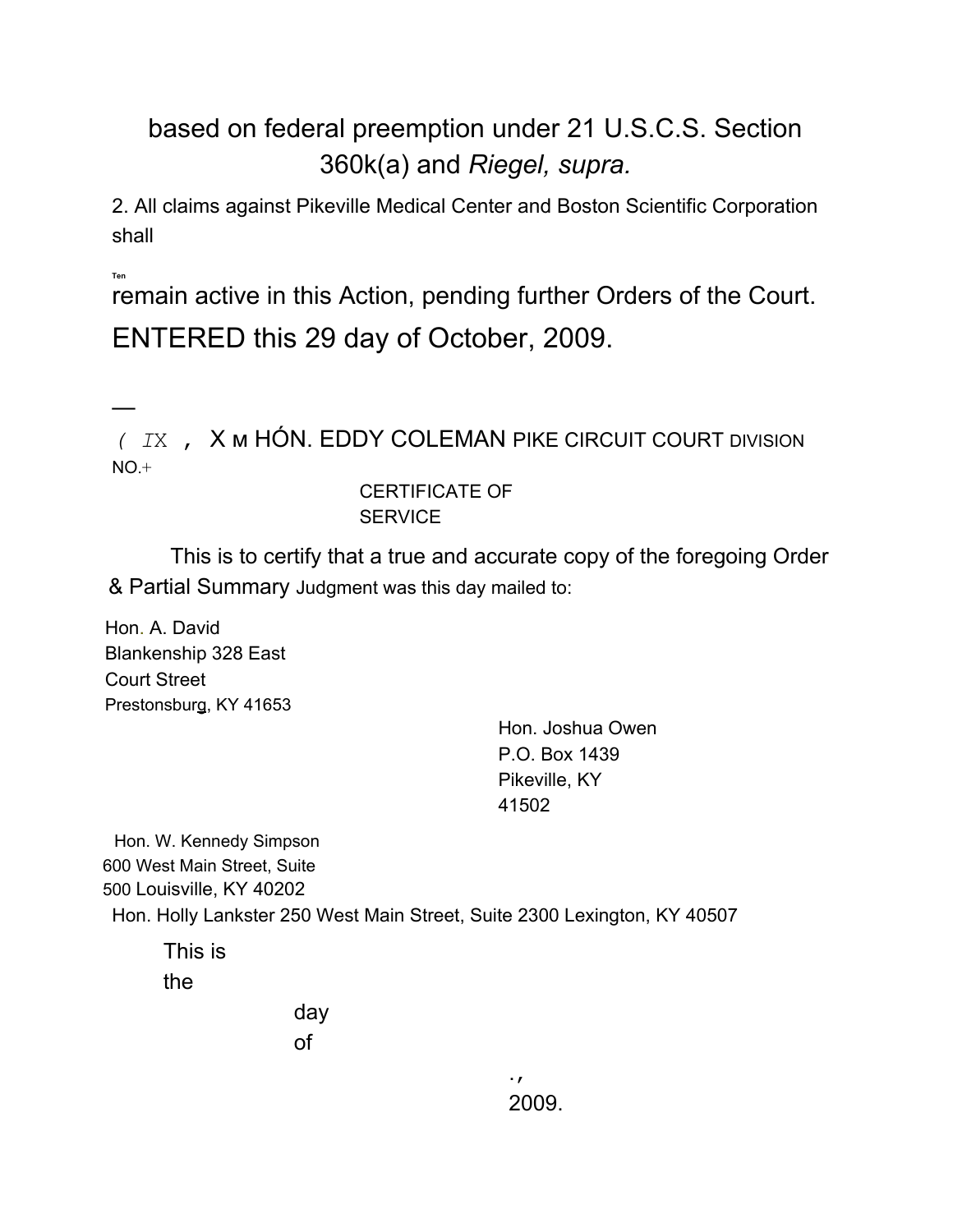#### W.DAVID DESKINS, CLERK PIKE CIRCUIT COURT

BY: D. C.

**PIKE**

Court Judge

#### **11:00 AM CI** 1

#### **DIVISION 1 COURTROOM HON. EDDY COLEMAN**

Run Date: 1*0/*26*/*2009 2:38:42PM DocketList. Rpt Prep Info W00000027185 10/26/2009 2:38:40PM

#### **10***/2***8***/***2009 Court Docket**

Page 1 of 1

AN K

# **Start of docket 1**

**told** -40 **CI 08-CI-00918 WILLIAMS, RAY VS, ENDOLOGIX, INC, , ET AL**

MAYPR SIMPKW *W*ARAS URTBLAND*A* Pty Memo: *SER ALSO THE CORPORATION TRUST COMPANY CORPORATION TRUST CENTER 1209 ORANGE STREET WILMINGTON DE 19801* W MAY, PAMELA ROBINETTE - ilute ATTORNEY FOR DEFENDANT (CIVIL) XSIMPSON, KENNEDY W*.* TATTORNEY FOR DEFENDANT *(*CIVIL) **WARD. ASHLEY W.** ATTORNEY FOR DEFENDANT (CIVIL) BLANKENSHIP, A. DAVID,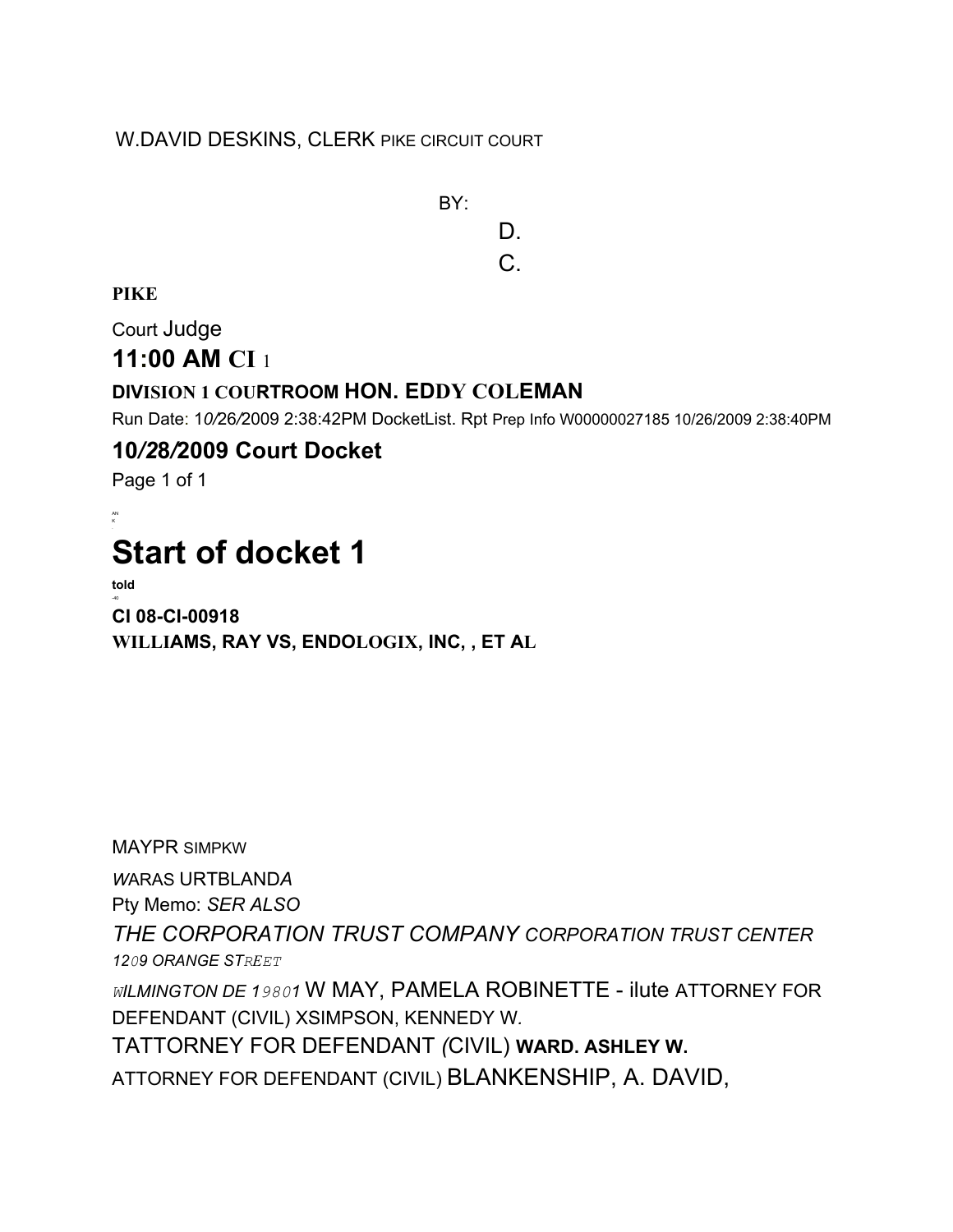ATTORNEY FOR PLAINTIFF BOSTON SCIENTIFIC CORPORATION, DEFENDANT / RESPONDENT ENDOLOGIX, INC, DEFENDANT / RESPONDENT PIKEVILLE MEDICAL CENTER FOUNDATION, DEFENDANT / RESPONDENT INC, PIKEVILLE MEDICAL CENTER, INC, DEFENDANT / RESPONDENT O UNKNOWN DEFENDANTS, DEFENDANT */* RESPONDENT O WILLIAMS, RAY PLAINTIFF */* PETITIONER O BURKE, KATHRYN, WARNING ORDER ATTORNEY Bail Set: Posted: ENTERED PIKE CHACUITIDISTRICT COURT*BL*A

*D***.C**

## OCT 3 0 2009 DA*V*ID DESKINS\_CLERK

**BURKK** 

# **OTHER HEARING** an *Endolagir*' Sch Memo*: MOTION FOR SUMMARY JUDGMENT based*

## *on Federal preemption and*

## - Riegel ve Medtronic

# Heing held - submitted

0*7/1*8*/*2008 08/01/2008 09/11/2009 10*/*28*/*2009 MH **MH MH OH** MOTION FOR SUMMARY JUDGMENT